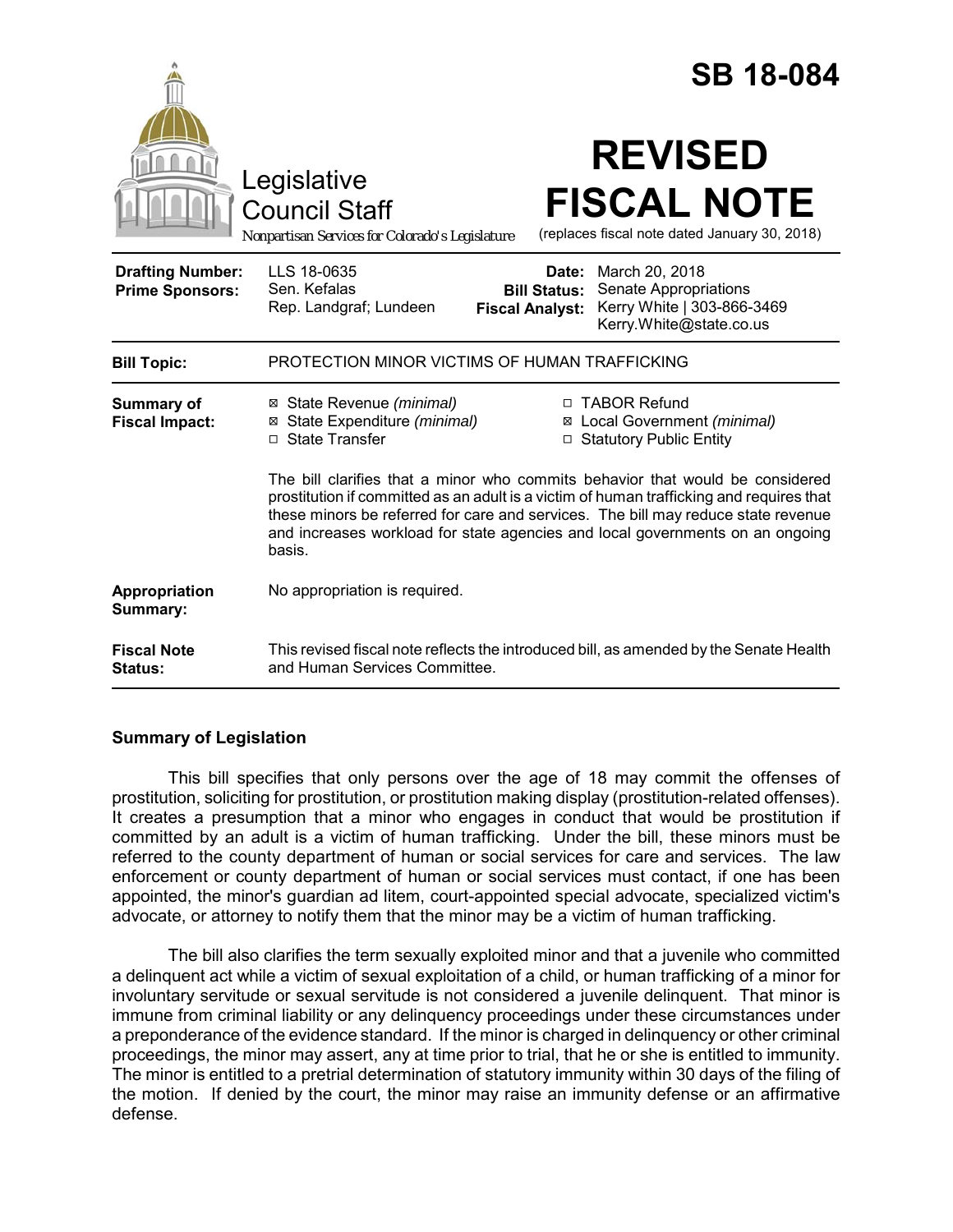March 20, 2018

## **Background**

County departments of human and social services provide in-home services, mental and behavioral treatment, training on parenting of adolescents, and other required services to youth. Referrals of youth suspected of being involved in human trafficking numbered 307 in calendar year 2017. According to the Department of Human Services (DHS), very few counties have human trafficking-specific services.

As of this writing, it is unknown how many juveniles were prosecuted for prostitution-related offenses or adjudicated as a juvenile delinquent while a victim of human trafficking, or the disposition of their cases. The crime of prostitution is a class 3 misdemeanor. The crime of soliciting a prostitute is a class 3 misdemeanor. Making a display as a prostitute is a class 1 petty offense.

### **State Revenue**

Beginning in FY 2018-19, this bill may decrease state revenue from court fines and fees if fewer juveniles are prosecuted for prostitution-related offenses. The fine penalty for a class 3 misdemeanor is \$50 to \$750 and the fine penalty for a class 1 petty offense is up to \$500. Because the courts have the discretion of incarceration, imposing a fine, or both, and the number of juveniles assessed fines is unknown, the precise impact to state revenue cannot be determined. However, based on the low number of fines imposed by the courts, the fiscal note assumes that any revenue reduction is minimal.

### **State Expenditures**

Overall, the bill is anticipated to increase workload for state agencies, as discussed below.

**Department of Human Services.** The bill may increase workload for the department by a minimal amount to provide additional training and information to county department of human or social services regarding the changes under the bill. This workload does not require an increase in appropriations.

**Judicial Department.** To the extent that the bill reduces case filings for prostitution-related offenses by juveniles, workload will decrease. This decrease is likely to be offset by an increase in dependency and neglect cases. If any juveniles were sentenced to probation, workload will decrease under the bill. If more juveniles are appointed guardians ad litem, costs will increase for the Office of the Child's Representative. If juveniles are charged for delinquency or criminal offenses and file petitions to have a determination of statutory immunity, workload will increase. Overall, these impacts are assumed to be minimal and do not require a change in appropriations for the Judicial Department.

**Agencies providing representation to indigent persons***.* Workload and costs for the Office of the State Public Defender and the Office of the Alternate Defense Counsel may decrease under the bill if fewer cases are filed. To the extent this occurs, this analysis assumes the affected offices will request a reduction in appropriations through the annual budget process.